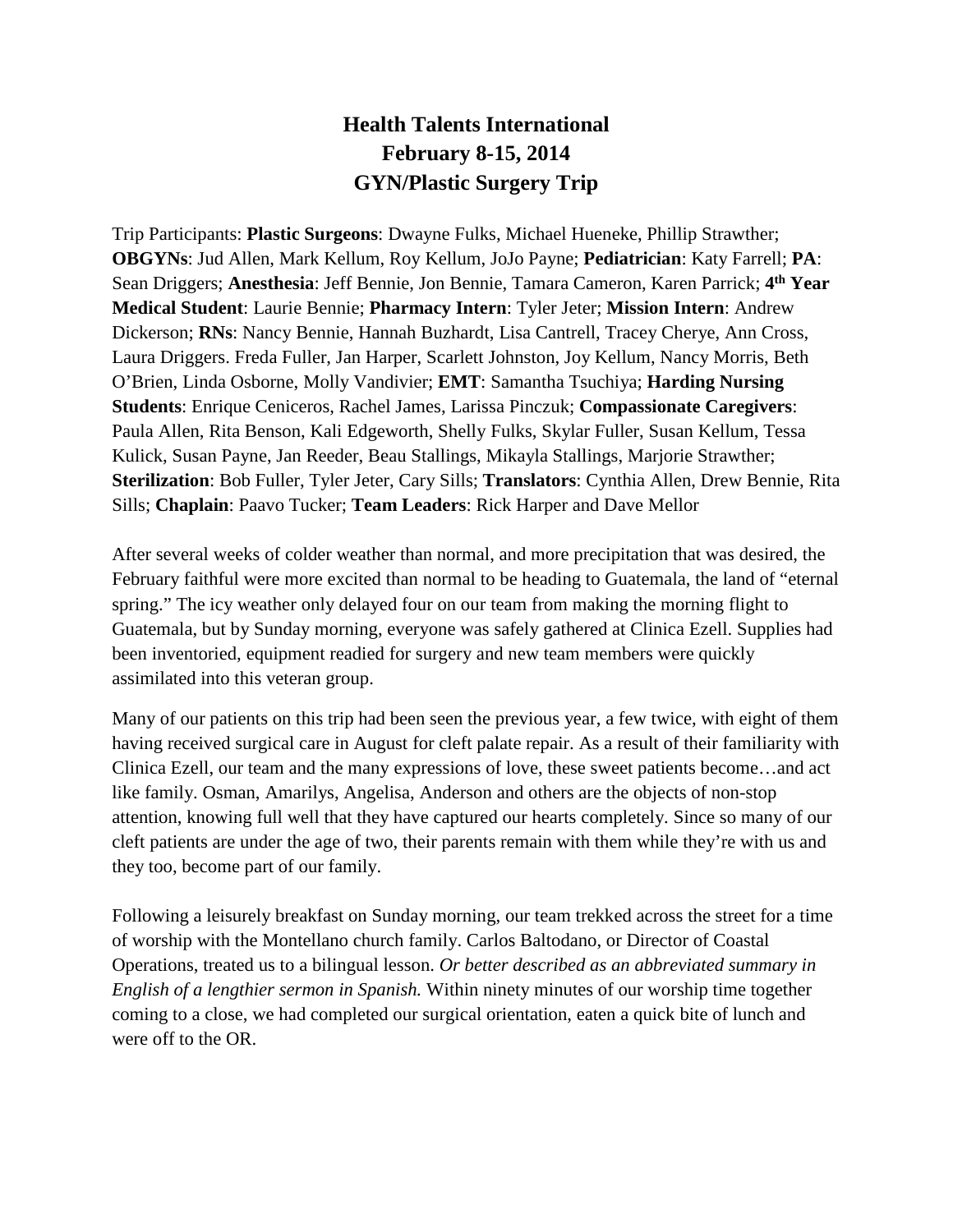By the time our first three patients were on the OR tables and under anesthesia, tenderhearted RN, Rosario Poncio, had begun a separate orientation for our nurses and caregivers working in recovery. Marjorie Strawther was busy recruiting volunteers with time on their hands to begin counting pills. Pill counting is equal parts counting and conversation, not unlike a good oldfashioned quilting party!

Our first GYN patient in OR 1 lost a significant amount of blood and would need a transfusion on Sunday night. However, we had already identified a few donors and scheduled the lab to come out that afternoon and never missed a beat. Elena had US and Canadian blood coursing through her Guatemalan veins by 8:00 that evening. Before the day was done, our GYN surgeons had completed six cases and our plastic team two. We intentionally schedule a light load on Sunday afternoons for the plastic team as we like them to *get their groove on* before we start putting babies to sleep.

We were blessed to have two mission interns with us this week, Laurie Bennie who is completing her fourth year of medical school, and Andrew Dickerson, who joined us on Monday morning and will begin medical school in July. Andrew had only recently begun his internship on the coast, but did spend several weeks in language school in Antigua. We quickly tested his translation skills as we alternated sending him out to work with pediatrician, Dr. Katy Farrell, or translating in the recovery room. Dr. Farrell has a good knowledge of medical Spanish and Andrew conversational…they made a good team.

Eleven cases were on tap for Monday, a bit less than expected. One patient originally scheduled had an upper respiratory infection and another, high blood sugar. Without drama and any surprises, our plastic team completed five cases that day and our GYN's six cases. We were treated to our first devotional talk by Paavo Tucker that evening and it was indeed a treat. Paavo is finishing up his doctorate at Ashbury Theological Seminary and possesses a gift for delivering insightful, concise thoughts, thus endearing him to an already fatigued group each evening.

Tuesday found us with fourteen patients on our schedule, nine GYN and five plastic cases and the only surprises came from the US…thanks to the now infamous *polor vortex.* A few on our team needed to return early to deal with family and job related issues and unfortunately, they had flown down on Delta who was canceling all flights through Atlanta. We were able to move these team members to United on flights going through Houston with minimal trouble, though not minimal expense. The good news is that all who needed to get home, did so safely.

Our GYN's had a light day on Wednesday, with only five cases scheduled after eleven on Monday. A few servants were glad to get off their feet at a decent hour that afternoon, while our plastics team labored away.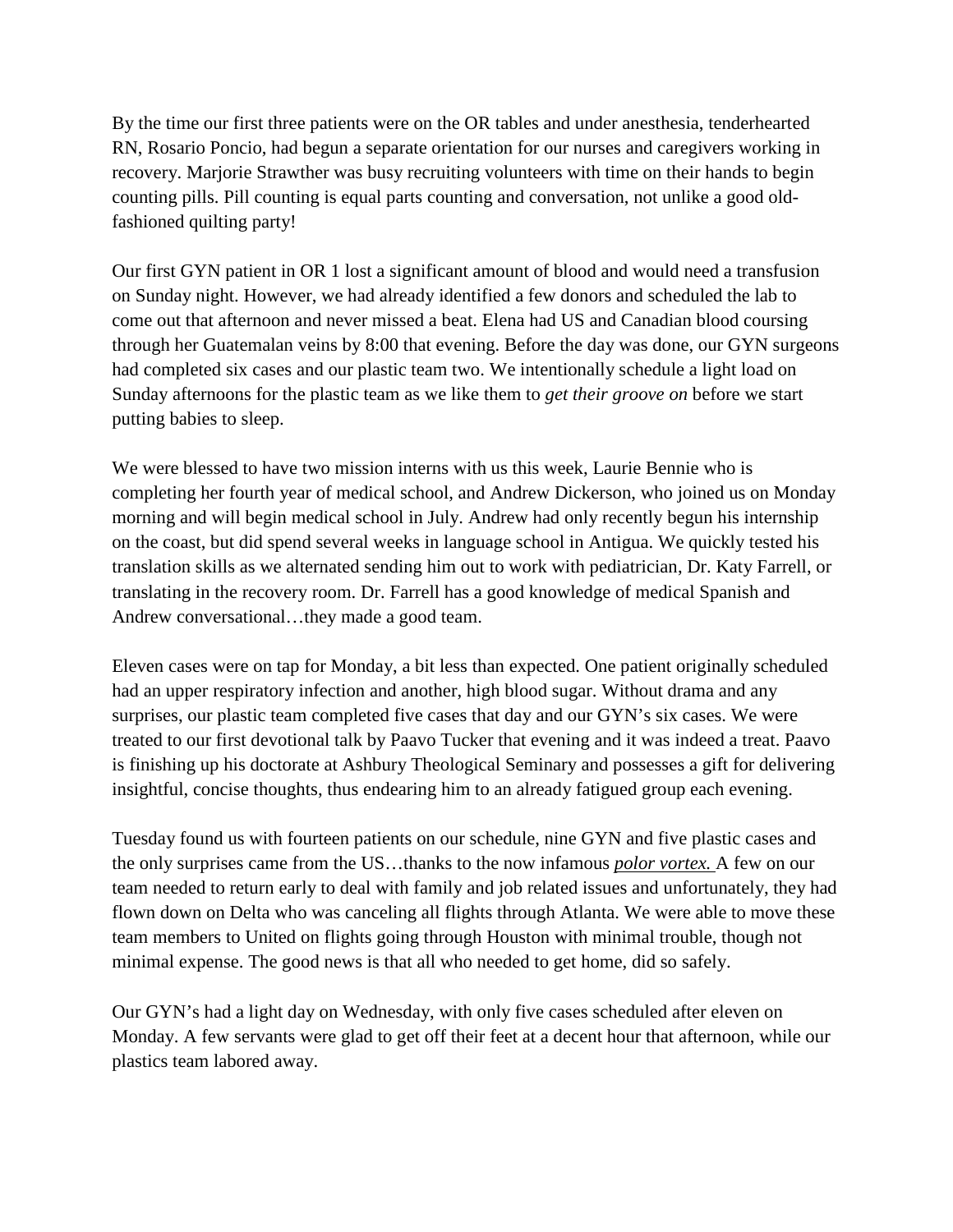The week was quickly coming to a close and we awoke on Thursday morning to a few more plastic cases that were completed before noon. We loaded up a bus for a trip to Lake Atitlan and San Lucas Toliman, getting them on the road shortly afternoon 12:00. However, they were forced to turn around an hour and half later after not being able to travel more than twenty-five kilometers due to road work and a traffic accident. The "lake" group returned in great spirits despite their travel difficulties and our kitchen staff hurriedly prepared them a late lunch.

Our week of surgery concluded with forty-five surgical patients, nineteen plastics and twenty-six GYN. The road work prompted a change in our Friday schedule as we decided to get on the road by 7:00 AM and beat the traffic jam. We were successful and arrived in Antigua by 9:45.

Our team photo is below, along with a few photos from the week. Enjoy the photos and know that humble servants made a supreme effort to glorify God this week. Number this scribe among those who believe His servants were successful.